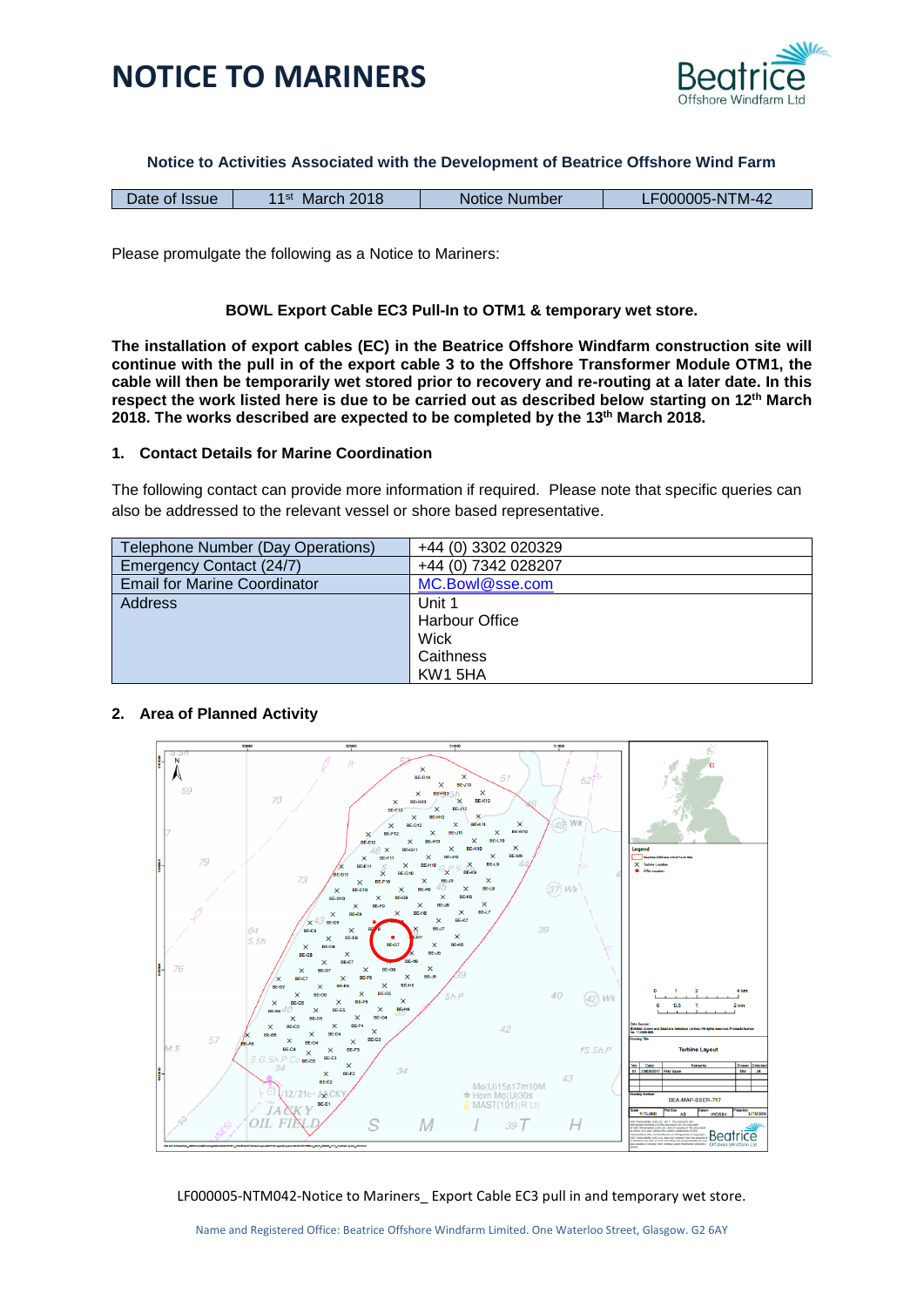

**Fig.1** OTM1 location for Export cable pull in.

| location of OTM 1 | <b>Latitude WGS84</b> | <b>Longitude WGS84</b> |
|-------------------|-----------------------|------------------------|
| KP 68             | 58° 15.004' N         | 002° 52.834' W         |



**Fig 2** OTM 1 showing lower cable deck and J-tubes

### **3. Activity Description**

On behalf of BOWL, Nexans Norway AS using the cable laying vessel Skagerrak will transfer the cable via messenger wire from the vessel to the cable pull in team on the OTM, where it will be installed via the J-tube into the OTM. The cable will then be laid on the seabed in a South Westerly direction, looped to the West and then laid northwards with the cable end laid on the seabed. The cable will be recovered and re-routed at a later date. The work will commence as follows:

- Engage the cable end into the J-tube of the OTM via messenger wire
- Pull the cable end through the J-tube using a tugger winch on the cable deck of the OTM
- Engage the Export Cable into the pull in quadrant on the cable deck and complete the pull in.
- Lay the cable on the seabed in a South Westerly direction before creating a loop to the West then lay Northwards.
- Cable end will be laid down on seabed for recovery and re-routing at a later date. Please see Fig 3 below for details.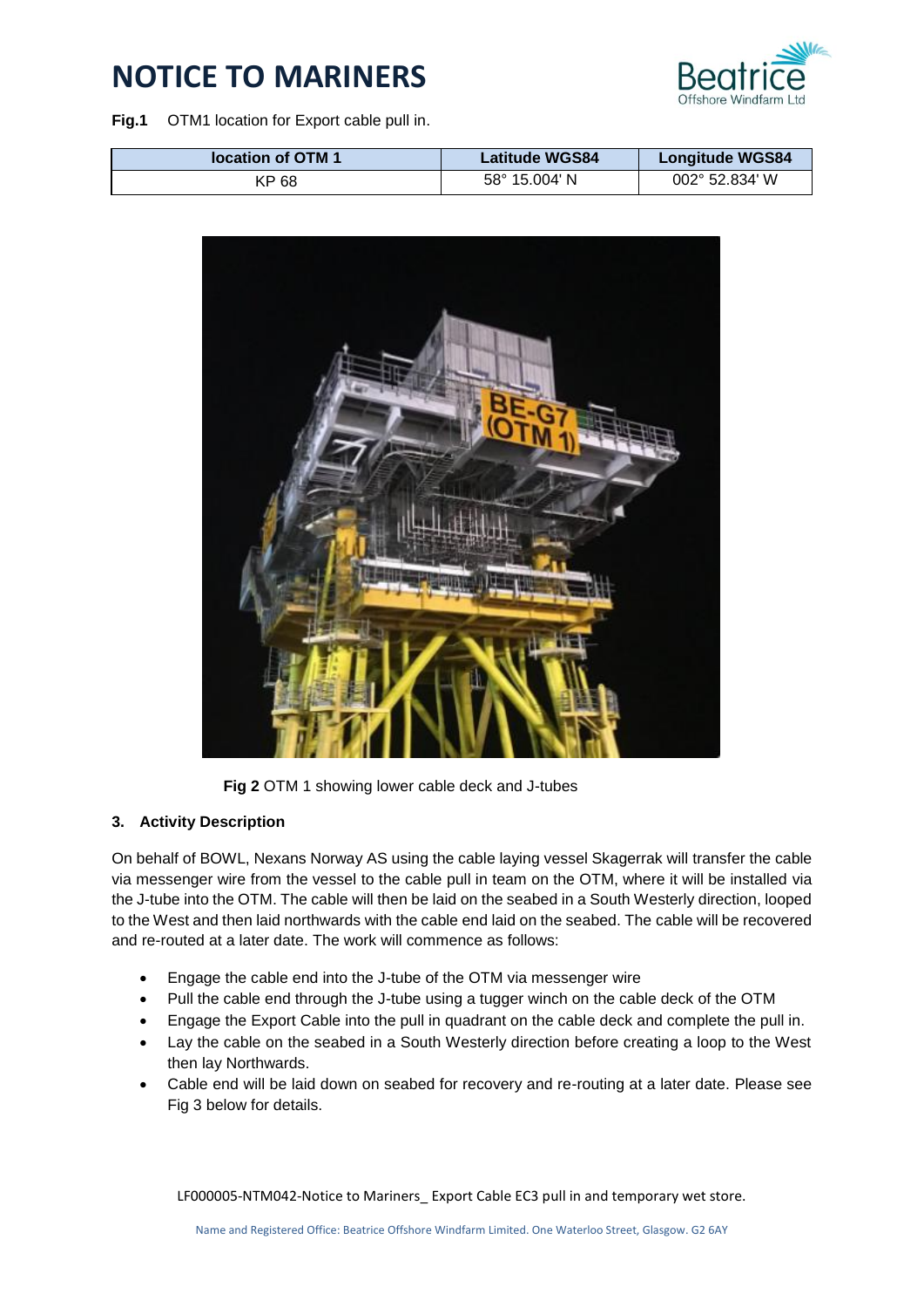



**Fig 3** Showing EC3 temporary lay down plan and cable end.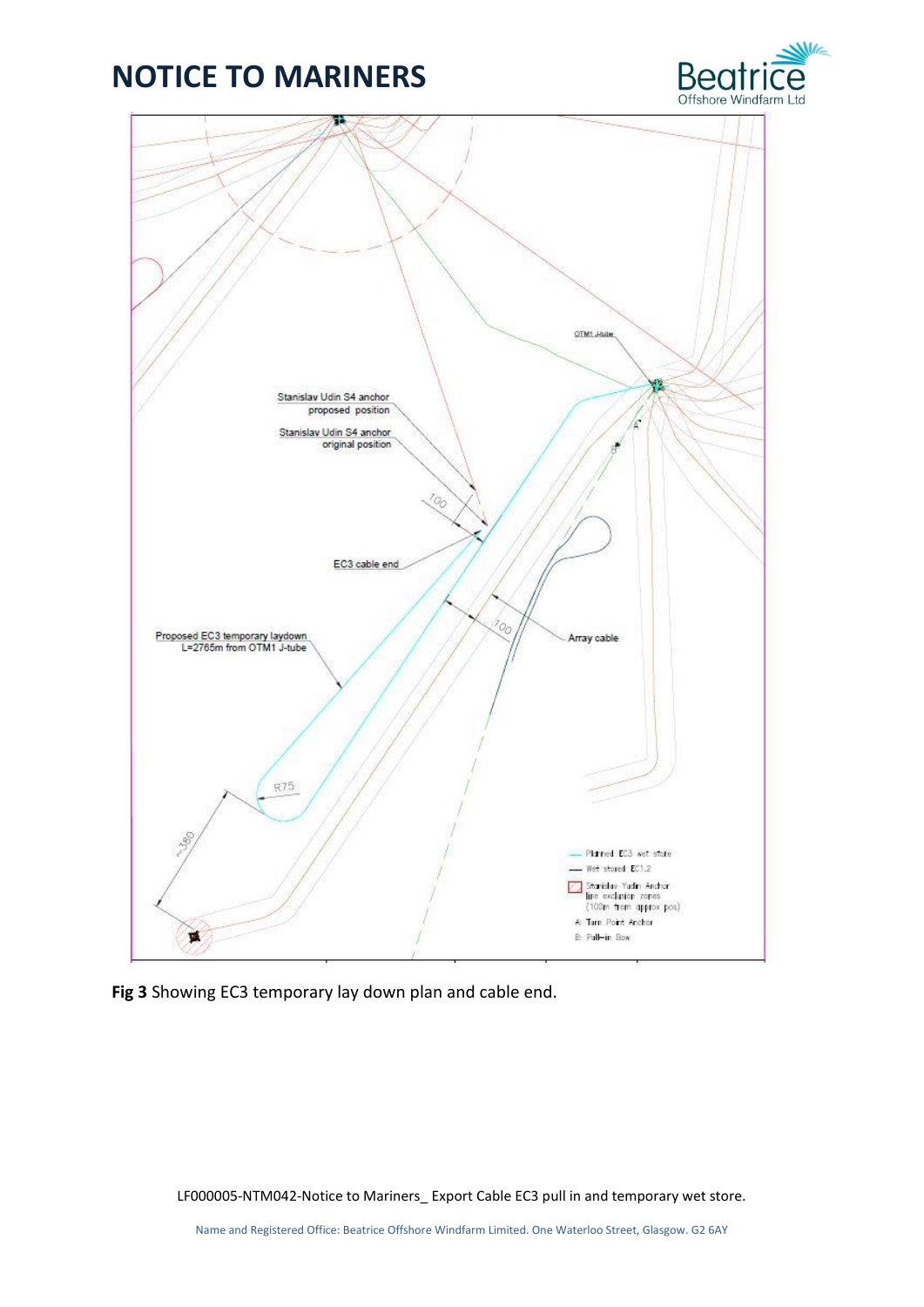

### **4. Vessels Associated with the Activity**

The vessels involved with the described operation are the Nexans Skagerrak and Island Crown.

| <b>Skagerrak</b>                                     |                                                                                                                   |
|------------------------------------------------------|-------------------------------------------------------------------------------------------------------------------|
| <b>General Description and</b><br><b>Dimensions:</b> | Cable Layer & Trenching L:99.75m / B:35.41m                                                                       |
| <b>Call Sign:</b>                                    | <b>LCEK</b>                                                                                                       |
| <b>MMSI:</b>                                         | 257253000                                                                                                         |
| <b>Onshore Representative:</b>                       | Øyvind Haug<br><b>BEATRICE Installation Engineering Manager</b><br>Mob: +47 916 27 674<br>Office: +47 22 88 65 09 |
|                                                      |                                                                                                                   |

| <b>Island Crown</b>                        |                                                            |  |
|--------------------------------------------|------------------------------------------------------------|--|
| <b>General Description and Dimensions:</b> | Accommodation and 'Walk to Work' vessel<br>L:96.8m / B:20m |  |
| <b>Call Sign:</b>                          | LACO8                                                      |  |
| <b>MMSI:</b>                               | 257245000                                                  |  |
|                                            |                                                            |  |
| <b>Onshore Representative:</b>             | Øyvind Haug                                                |  |
|                                            | <b>BEATRICE Installation Engineering Manager</b>           |  |
|                                            | Mob: +47 916 27 674                                        |  |
|                                            | Office: +47 22 88 65 09                                    |  |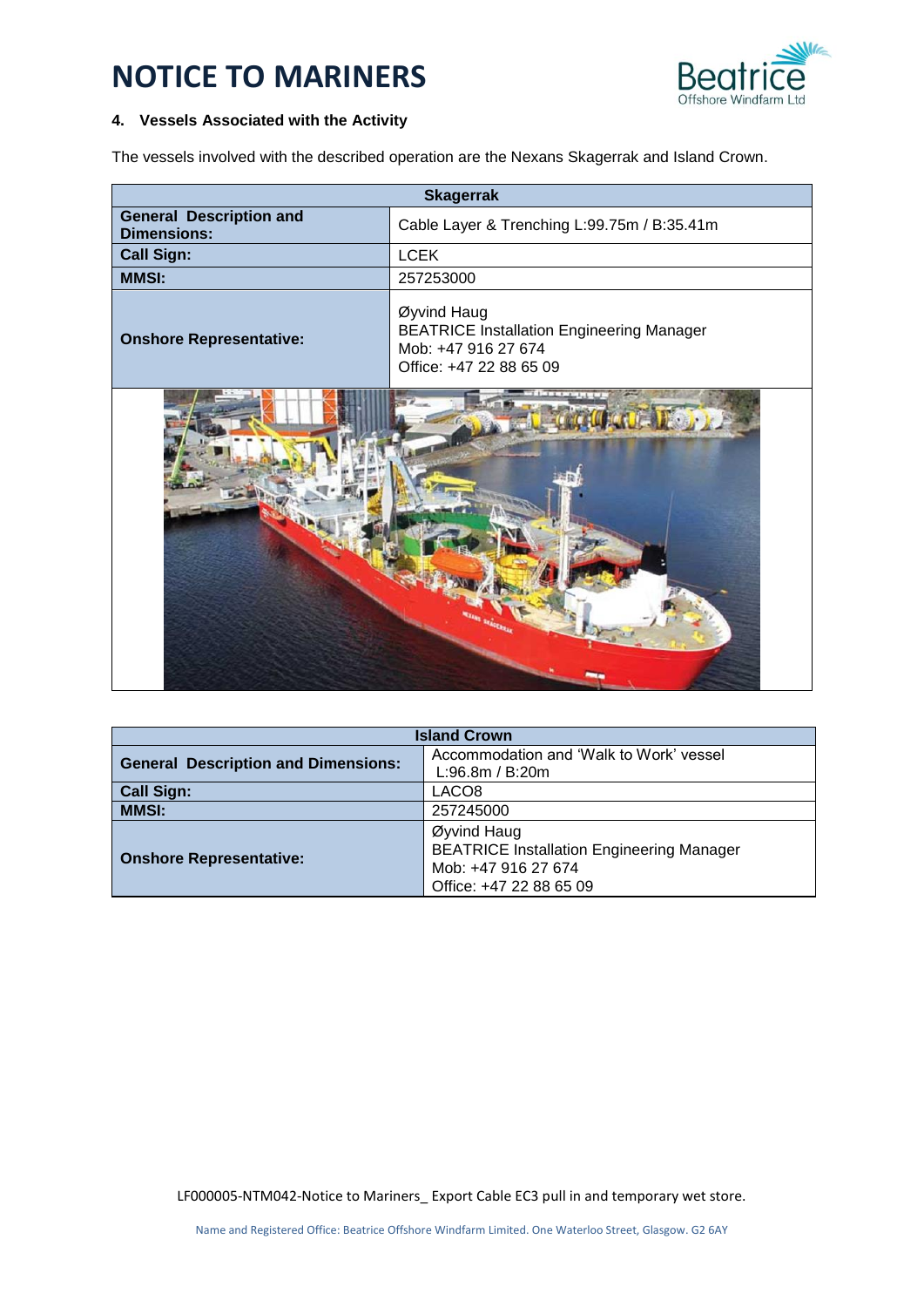



### **5. Crew transfers**

Transfer of Cable pull in and termination teams will be via the Uptime dynamic gangway, from the Island Crown to the OTM.

### **6. Adverse Weather Conditions**

Should adverse weather occur during the pull in, the Skagerrak and the Island Crown will cease operation and hold position until suitable working weather returns.

### **7. General Safety Advice**

All vessels engaged in the construction activity will exhibit appropriate lights and shapes prescribed by the International Regulations for Preventing Collisions at Sea; relative to their operations. All vessels engaged in the activity will also transmit an Automatic Identification System (AIS) message.

Use of Safety Zones within the Beatrice Offshore Windfarm Construction Area:

The Secretary of State for Business, Energy and Industrial Strategy (BEIS) has approved the use of safety zones under the Energy Act 2004 for the installation of wind turbines and offshore transformer module foundations/substructures within the Beatrice Offshore Windfarm. The approval was granted on the 17th March 2017.

The Secretary of State has declared Safety Zones under the following terms: During Construction

• 500 metres radius around each wind turbine, offshore transformer module and/or their substructures and foundations comprising the Beatrice Offshore Wind Farm whilst work is being performed as indicated by the presence of construction vessels.

It is noted that the 500 metre safety zones will roll with the installation activity with no more than two construction vessels working at any one time. Vessels are advised that anchors associated with the construction vessels may extend outside of the 500 metre safety zone.

• A 50 metres radius around each wind turbine, offshore transformer module and / or their substructure and foundations installed but waiting to be commissioned as part of the Beatrice Offshore Wind Farm.